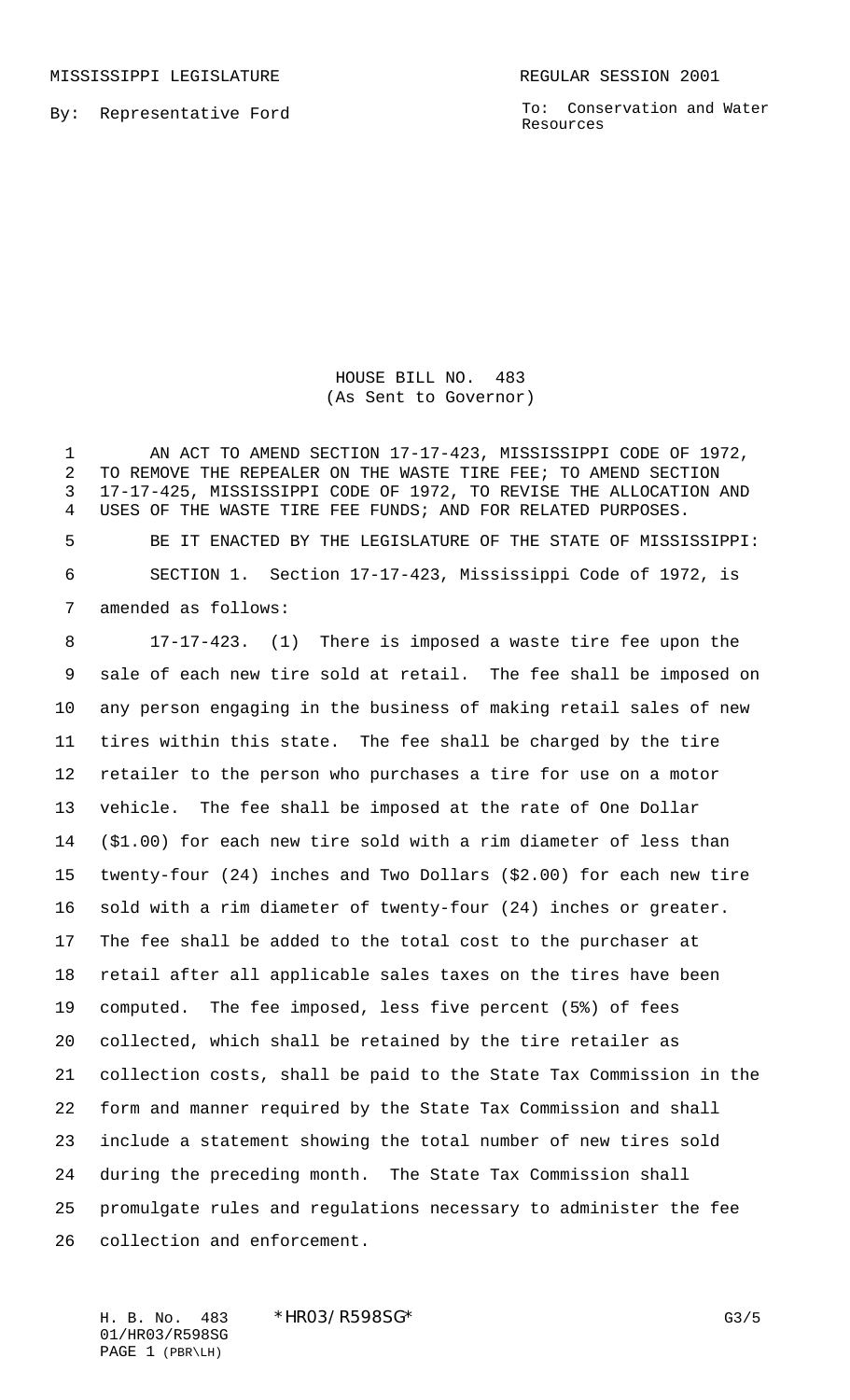(2) The State Tax Commission shall administer, collect and enforce the fee authorized under this section under the same procedures used in the administration, collection and enforcement of the state sales tax imposed under Chapter 65, Title 27, Mississippi Code of 1972, except as provided in this section. The proceeds of the waste tire fee, less five percent (5%) of the proceeds, which shall be retained by the State Tax Commission as collection costs, shall be transferred by the State Tax Commission into the waste tire account of the Environmental Protection Trust Fund.

 **\* \* \***

 SECTION 2. Section 17-17-425, Mississippi Code of 1972, is amended as follows:

 17-17-425. (1) Beginning July 1, 1995, monies allocated to the Environmental Protection Trust Fund from waste tire fees shall be accounted for in a waste tire account and shall be utilized for the following purposes:

 (a) Not more than sixty percent (60%) shall be utilized for making grants to counties, municipalities or regional solid waste management authorities: (i) for providing a waste tire collection program for small quantity waste tire generators as provided in Section 17-17-409; (ii) for use in clean-up of small scattered unauthorized waste tire dumps not abated under Section 17-17-419; (iii) for matching funds for employment of a solid waste enforcement officer as provided in Section 17-17-65; and (iv) for purchase of products derived from Mississippi waste tires;

 (b) Not more than five percent (5%) shall be utilized by the department for abatement of unauthorized waste tire dumps as provided in Section 17-17-419;

 (c) Not more than fifteen percent (15%) shall be utilized (i) to provide incentive grants to persons that will

H. B. No. 483 \*HR03/R598SG\* 01/HR03/R598SG PAGE 2 (PBR\LH)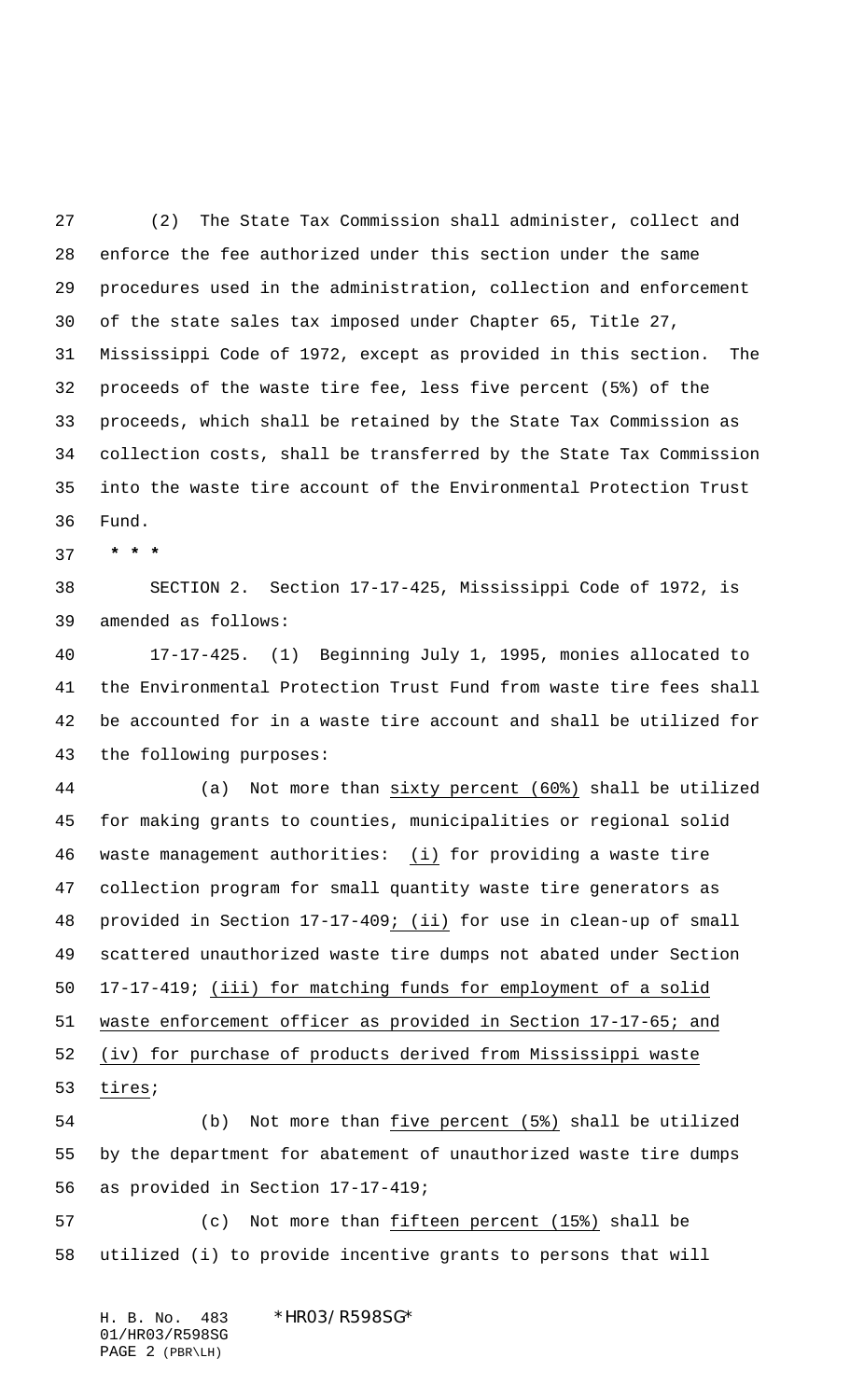manufacture products from waste tires, use recovered rubber from waste tires or use waste tires as a fuel or fuel supplement, (ii) to provide funding for research and demonstration projects directly related to solving solid waste problems resulting from waste tires, including the use of innovative technologies for the processing of waste tires, (iii) to provide an incentive reimbursement to end users for the costs of using waste tires or waste tire derived materials where those tires originate in the State of Mississippi, if the commission determines an incentive is necessary to promote market development. The commission may determine legitimate end uses that may be eligible for reimbursement and an acceptable rate of reimbursement; and

 (d) Not more than twenty percent (20%) shall be utilized by the department to pay the costs of administering these funds and the waste tire management program required under Sections 17-17-405, 17-17-407, 17-17-411, 17-17-413, 17-17-419 and 17-17-423.

 (2) To provide for the maximum effective use of funds in the waste tire account, the commission, upon determination that unused funds are available in a particular program as described above, may reallocate funds between the programs described in paragraphs (a) through (c) of subsection (1) to exceed the percentage thresholds.

 (3) The commission may consolidate any grant provided under this section with any grant provided under the local governments solid waste assistance program or the Right-Way-To-Throw-Away Program. Funds provided through any consolidated grant shall be used in accordance with the program under which the funds are provided.

H. B. No. 483 \*HR03/R598SG\* 01/HR03/R598SG PAGE 3 (PBR\LH) (4) The commission shall establish a statewide plan for the use of monies received under Sections 17-17-401 through 17-17-427 and shall adopt regulations for administering this fund. The regulations shall include eligibility requirements for persons